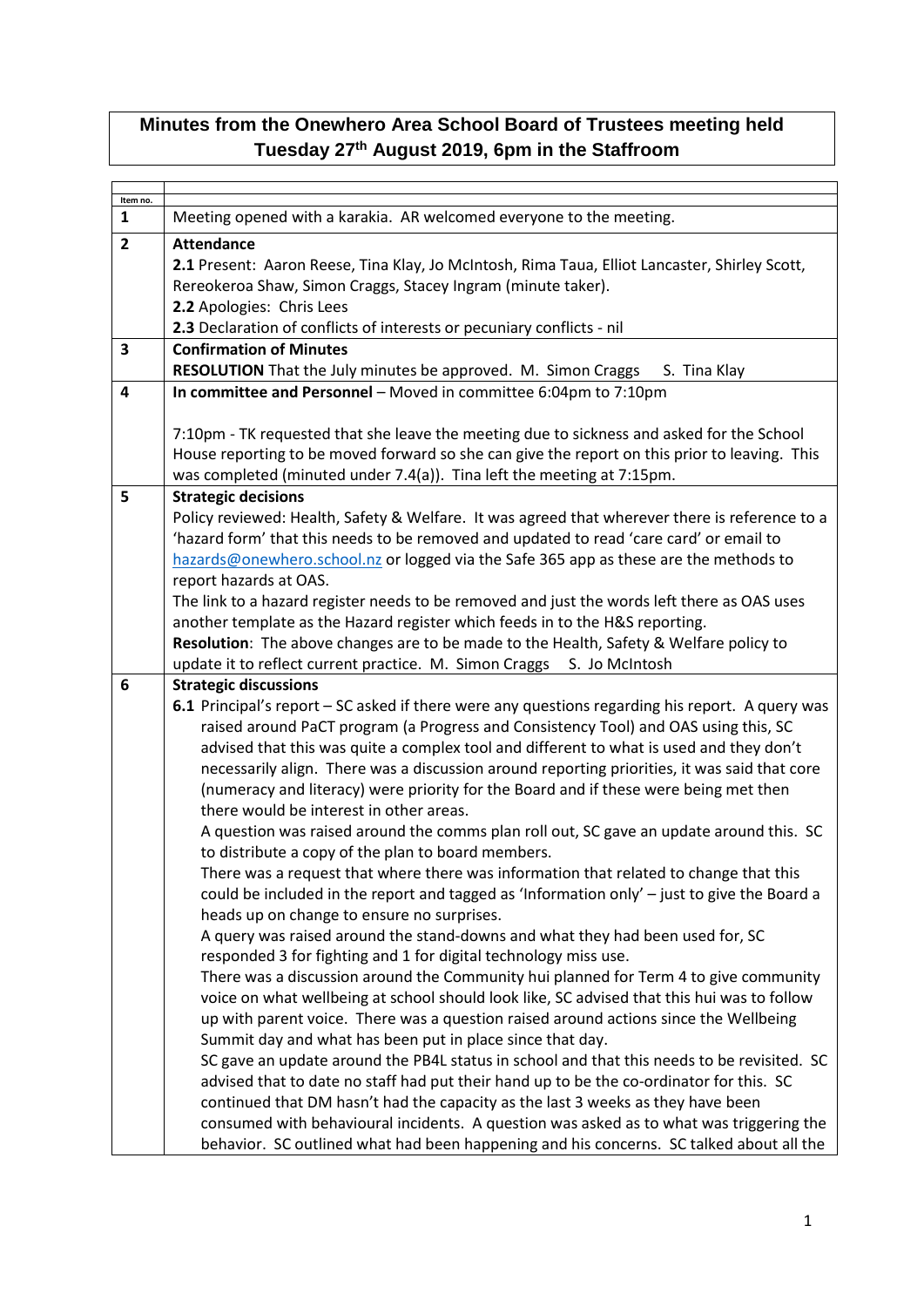things SLT have done to address it, stating it was a small number of students with by standers encouraging it and if they can put a stop to this they will make inroads. A question was raised as to how/who was monitoring the policy requirement for assessment data / results to be inputted in to kamar within 3 weeks of the assessment due date requirement. SC advised that RB and JL were monitoring this.

There was a query raised around year  $5 - 8$  writing progress, SC advised that there were no updates at present, that the reporting cycle will determine. There was a discussion around the handover between teachers, with it getting close to end of year. SC advised that handover information was accessible in kamar.

A query was raised around the teacher only day change referred to in the report. This was due to 3 of the 5 local mare being closed at present. The presenter who came in to school to talk about the Treaty gave a next level understanding. The staff were very impressed. SC advised that with the marae being closed that staff didn't get the rich local history however they will do this early next year.

There was a query raised around the change in assessment practice from one on one assessments to teacher observation / overall teacher judgement. There was concern raised around this from a Board perspective and how will the Board understand /monitor student progress with little to no assessment data, it was highlighted that overall teacher judgements can be subjective. There was discussion around this, SC and SS gave examples on things that can have a negative effect on testing and testing results (eg: students having a bad day / bad night before, device not working affecting results), it was also said that testing tests recall. And that teachers can observe and see if a student can do something in the classroom without having to test if they can do it. Confirmation was asked if this affected all subjects, SC responded yes. AR questioned even in maths, SC responded that maths teachers tend to do more testing. It was questioned how the Board would know if it was working, it was asked how they would be able to answer questions around if a student was above or below and picking up if students are doing worse. SC advised that there would be internal moderation of answers. SC advised PAT (testing) would still take place in term 1 and 4 for years 0 to 8, and once a year at the start of the year for year 9 and 10. It was asked how does the Board get comfort based on achievement being on a teachers judgement. SC responds that the Board rely on his assurance. There was a discussion around this, it was said that overall teacher judgement needs moderation and assurance of consistency. It was highlighted that teacher competency issues become so much greater. SC gave his assurance that controls are in place to ensure they pick up where this is not happening.

- **6.2** Summary of roll changes report was tabled by SC. There was a brief discussion around this. SC advised that class groupings would be looked at (year 1 numbers this year are high and year 2 are low) and current structure may not continue to work, this will be reviewed in term 4 once the out of zone ballot is completed.
- **6.3** Digital Technology procedures SC referred everyone to the handout which details current practice around this. There was a discussion around this and questions raised around breaches and repercussions along with policing. SC talked about some ideas he had around a zonal type system for mobile phone use within school. There was further discussion around this. A question was raised around what other schools do. It was determined that a draft policy is to be drawn up for review / approval, it was agreed that it needed to have a clear set of guidelines, it was also agreed that students and parents needed to have an understanding of what happens when breaches occur once the policy is in place.
- **6.4** Secondary School Employer Partnerships SC tabled a document outlining the initiative, flagging that this was just for Board info as this is what the school was looking at signing up to. There was a brief discussion around this.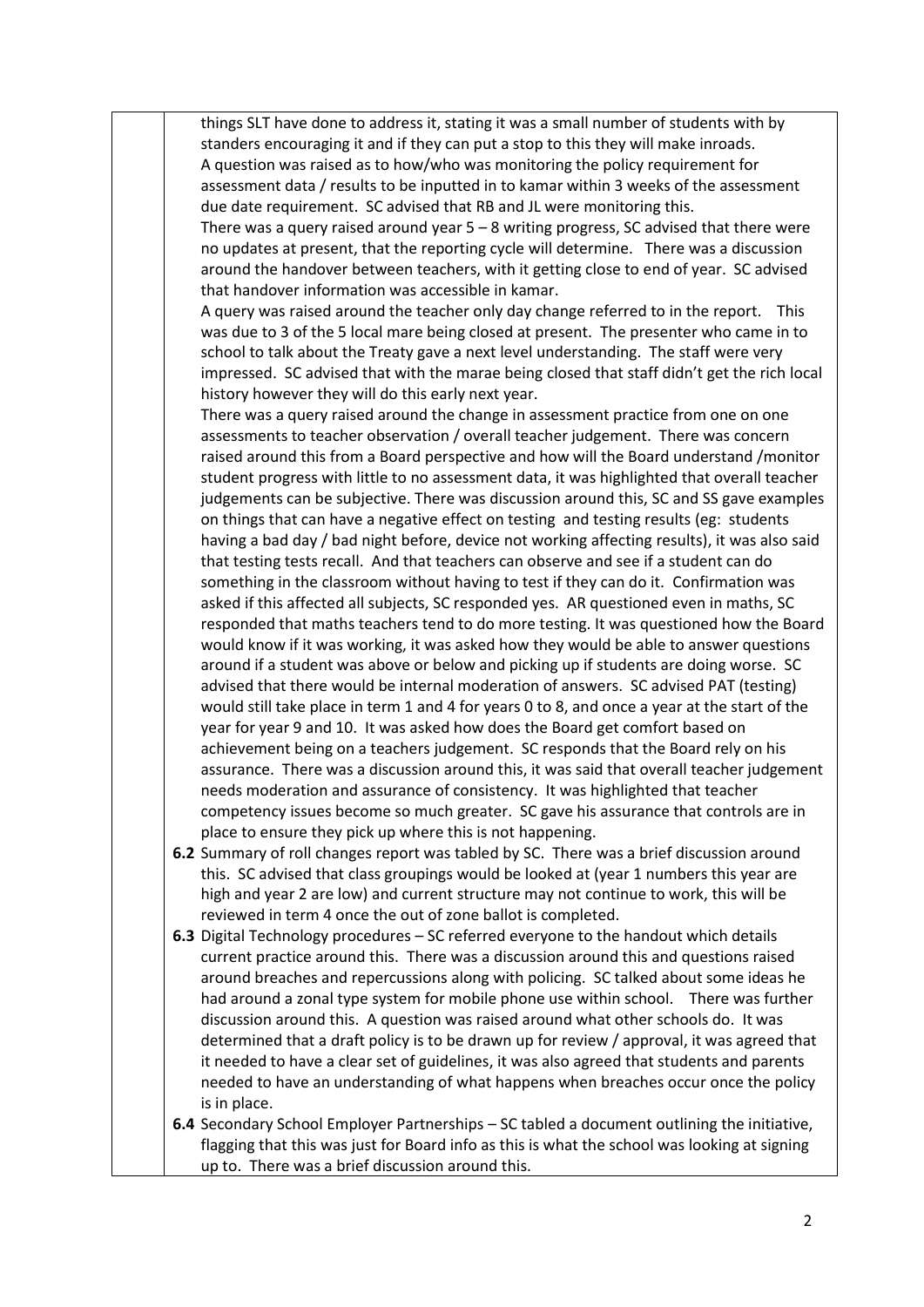**7.1** Policies for Assurance:

- (a) Safety Management System SC advised that there were a couple of things to report on in this policy that can't be assured. That currently there are no set goals for H&S performance for school or inclusion of H&S goals in staff performance appraisals. SC advised that there is no room for this in the current teachers appraisal format and that this was not something he felt should be included. JM advised that H&S was a core competency, that everyone in a work environment is exposed to it, it has to be there, teachers are not exempt from this. The example of the staff sign up to the Safe 365 tool was talked about, it was said that if the number of people buying in to this is limited then it makes the whole process manual. The negatives of the manual care card system were flagged (eg – they go missing / not reported on). Barriers/staff feelings around putting the Safe 365 app on personal phones were raised. It was highlighted if there was not enough staff using it, then the school will need to find another system. There was a query raised if the importance of H&S was realised at school. There was a discussion that teachers appraisal should have an element of administration to it and be measured on it. Due to time, AR and SC were to continue to discuss further outside this meeting.
- (b) International Students SC assured this policy.

**7.2** (a) July Financial reporting – an overview of the reporting was given by the AR and SC in conjunction with the budget review.

**RESOLUTION** That the July 2019 financial report be accepted. M. Elliot Lancaster S. Jo McIntosh

 (b) 2019 Budget review – AR talked through the adjustments that needed to be made, the negative impacts to the lost income from Counties Manukau and International student groups was highlighted. Plus the significant overspend on the school house and the writing off of the International Student debt from an agent (relating to previous years issues) had had impact. AR advised that the school was now looking at a \$68K deficit due to past issues. It was highlighted that that it wasn't looking like there would be enough funds to do the school driveway this year, budget will be tracked over the next few months to determine this, it was noted that capital is pretty limited this year.

**RESOLUTION** That the updated 2019 budget be approved. M. Jo McIntosh S. Simon Craggs **7.3** Whanau update – RS advised that she would like to see more Te Reo being used and that the Board should take the lead on this, so it's filtering down from the top right the way through to students. There was a discussion around this with the Board committing to meet for half an hour workshops led by RS prior to each monthly Board meeting. RT advised that the annual pokai is scheduled for  $15<sup>th</sup>$  September and all were welcome at the marae for this event.

**7.4** School House reporting

(a) Inspection reports – TK talked through some of the aspects from the recent inspection reports and gave an update around these. TK also highlighted the elements that need to be done to the school houses next year around new regulations which come in to affect in 2021, these will need to be budgeted for and completed in 2020. The school was in the process of getting quotes for this.

TK advised the status of rent payments.

(b) There was a discussion around an amount that Credit Control has authority to spend up to on minor maintenance issues that require specialised trades people (eg: electrician). \$300 was agreed as the amount. Anything over and above \$300 should be sent to KF to go through the normal school funding approval process. **RESOLUTION:** The Board approve Credit Control on Call the ability to spend up to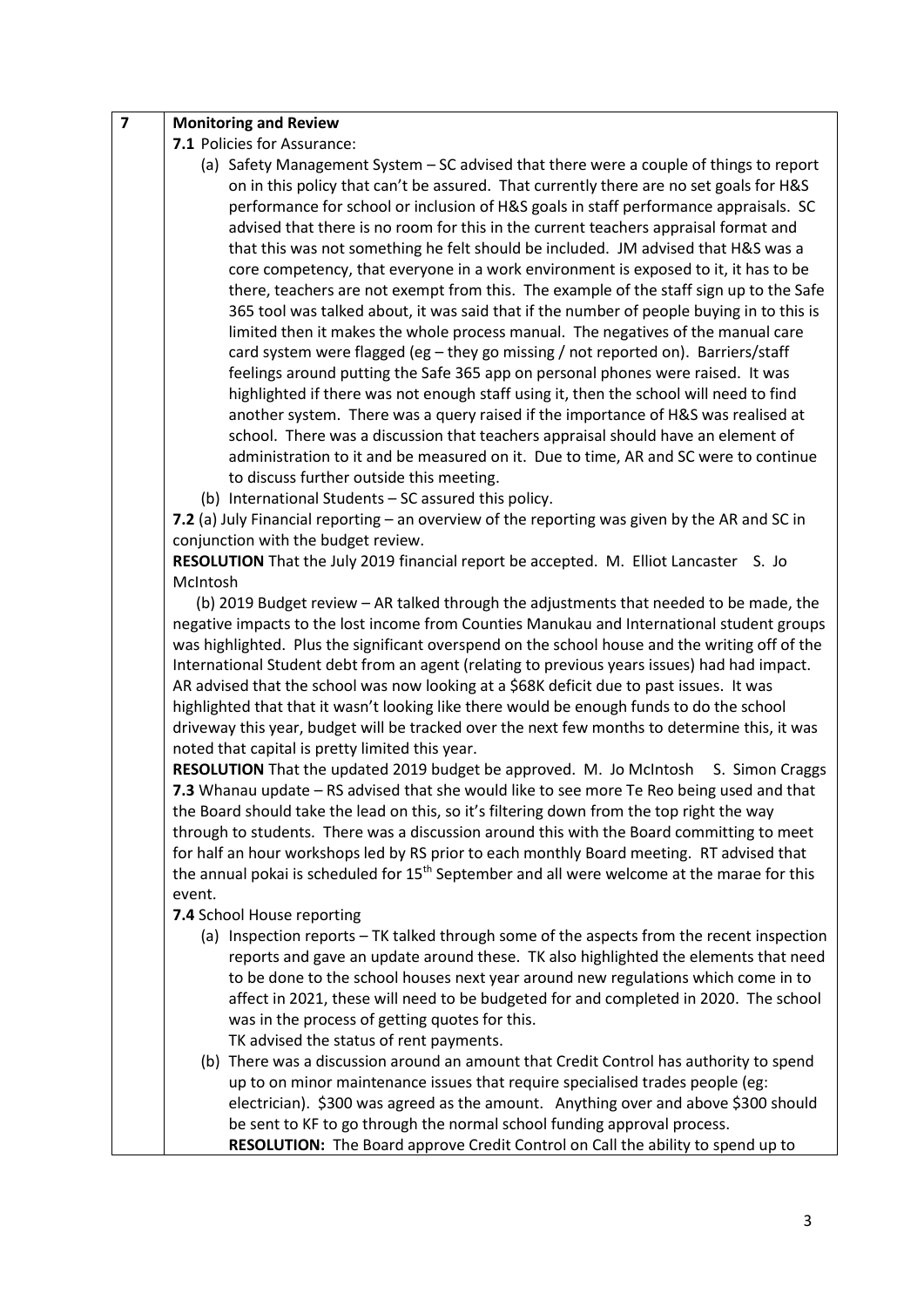|   | \$300 for minor maintenance issues requiring specialised trades people to carry out               |  |  |
|---|---------------------------------------------------------------------------------------------------|--|--|
|   | work on school houses. M. Tina Klay S. Simon Craggs                                               |  |  |
|   | (c) Confirm process / responsibilities - If there is an emergency outside of school hours,        |  |  |
|   | TK is the contact person for Credit Control. Credit Control to email KF with job list             |  |  |
|   | and then follow up with a phone call to say this had been emailed through and discuss             |  |  |
|   | any clarification needed. TK to be copied in on comms for reporting purposes only.                |  |  |
|   | 7.5 (a) Health & Safety Reporting - It was advised that OAS's Safe365 Index score is currently    |  |  |
|   | 46%, 60% is compliant, the red areas highlighted are the areas that the school needs to           |  |  |
|   | tighten up on. It was advised that there is a Safe365 workshop / training on $17th$ Sept with SC, |  |  |
|   | LH and JM attending this.                                                                         |  |  |
|   | RESOLUTION That the Health & Safety reporting be received. M. Jo McIntosh<br>S. Elliot            |  |  |
|   | Lancaster                                                                                         |  |  |
|   | (b) EOTC - Risk Profiles. A query was raised if there was a requirement for the Board or a        |  |  |
|   | subcommittee to see RAMs forms for high risk trips in conjunction with overnight approval.        |  |  |
|   | There was discussion around this, JM advising she had read a reference to this requirement.       |  |  |
|   | JM to send out reference for review and a discussion to follow next meeting.                      |  |  |
|   | (c) Student Council trampoline initiative - JM referred to a document that specifically talks     |  |  |
|   | about trampolines, bmx tracks etc as requiring Board approval. The risk associated is quite       |  |  |
|   | high, there would need to be an assessment of benefits to risks. It was determined that this      |  |  |
|   | requires more discussion at H&S committee level prior to Board decision.                          |  |  |
| 8 | <b>BOT Administration</b>                                                                         |  |  |
|   | 8.1 General.                                                                                      |  |  |
|   | (a) Out of Zone ballot - SC gave an update on the approved 30 spaces (approved by                 |  |  |
|   | Board at April meeting) available for out of zone students for the 2020 school year. 14           |  |  |
|   | spaces had been accepted in the earlier ballot, 16 remain. SC advised due to the large            |  |  |
|   | number of students in year 1 this year he would like to exclude applications from year            |  |  |
|   | 2 students from the ballot for the 2020 school year. All agreed that this exclusion               |  |  |
|   | should be included.                                                                               |  |  |
|   | (b) Student behavior - this agenda item was not discussed, it was briefly touched on in           |  |  |
|   | previous agenda items.                                                                            |  |  |
|   | (c) RESOLUTION: That an application be made to Pub Charities Trust for a grant of                 |  |  |
|   | \$4347.83 exc GST (\$5000 inc GST), for accommodation costs for the school rowing                 |  |  |
|   | team competing in the Maadi Cup in March 2020. M. Simon Craggs                                    |  |  |
|   | S. Rereokeroa                                                                                     |  |  |
|   | Shaw                                                                                              |  |  |
|   | (d) RESOLUTION: That an application be made to Grassroots Trust for a grant of                    |  |  |
|   | \$4347.83 exc GST (\$5000 inc GST), for accommodation costs for the school rowing                 |  |  |
|   | team competing in the Maadi Cup in March 2020. M. Shirley Scott<br>S. Jo McIntosh                 |  |  |
|   | (e) RESOLUTION: That an application be made to Youthtown Trust for a grant of                     |  |  |
|   | \$3130.43 exc GST (\$3600 inc GST), this is for accommodation costs for the school                |  |  |
|   | volleyball team competing in the Volleyball Champs in March 2020. M. Simon Craggs                 |  |  |
|   | S. Aaron Reese                                                                                    |  |  |
|   | (f) RESOLUTION: That an application be made to NZ Community Trust for a grant of                  |  |  |
|   | \$3130.43 exc GST (\$3600 inc GST), this is for accommodation costs for the school                |  |  |
|   | volleyball team competing in the Volleyball Champs in March 2020. M. Jo McIntosh                  |  |  |
|   | S. Shirley Scott                                                                                  |  |  |
|   | 8.2 Action list from July meeting.                                                                |  |  |
|   | (a) SS advised she was in the process of making the required policy update with school            |  |  |
|   | docs.                                                                                             |  |  |
|   | (b) SC confirmed that he had emailed out the Middle School passport matrix to board               |  |  |
|   | members so they have an understanding of what this initiative is.                                 |  |  |
|   | (c) SC updated that this terms house activity initiative is Jump Jam.                             |  |  |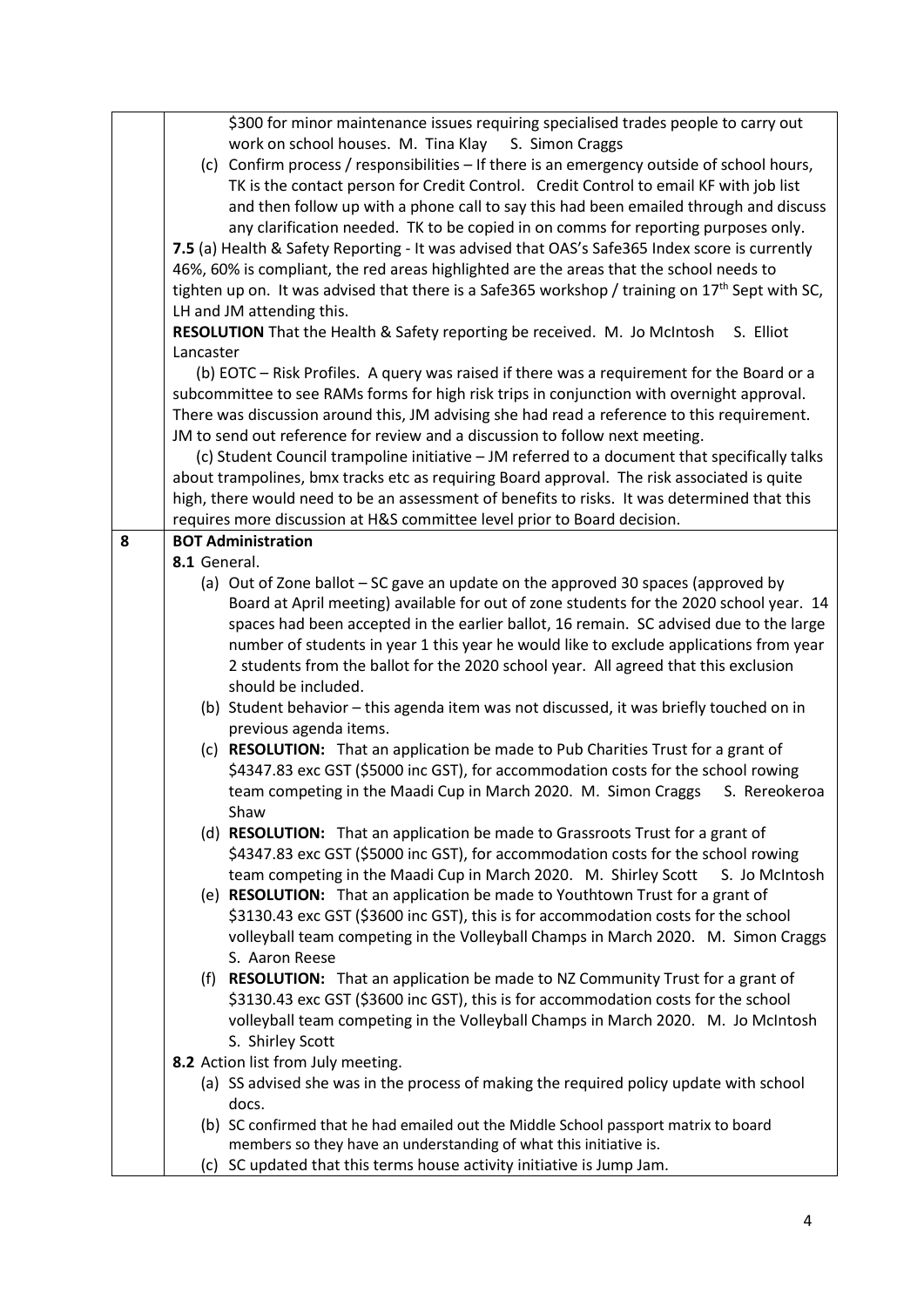|     | (d) JM advised that she would like to be part of the group formed to look at reformatting    |
|-----|----------------------------------------------------------------------------------------------|
|     | the student achievement report to assist with identifying what the issues are to             |
|     | determine Board priorities and resources.                                                    |
|     | (e) SC talked through the corrections identified in the Behaviour Reporting. SC gave         |
|     | clarification on some of the behaviour categories. SC advised that a lot of things had       |
|     | been put in place, summarised as: had police in, made presentation on the Harmful            |
|     | Digital Communications Act, addressed at year 7/8 assembly, addressed at year 9-13           |
|     | assembly plus they are pushing values at assemblies. SC added that SLT are proactive and     |
|     | have been out and about at break times. SC advised that there was a lot being done.          |
|     | (f) SC confirmed that UE tracking can be included in the NCEA data analysis, this would need |
|     | to be done manually but could be done.                                                       |
|     | (g) SC advised that the kamar glitch in the reporting for year 11 where last year's bar is   |
|     | showing at 100% could not be fixed. A question was raised about manually detailing the       |
|     | correct % from a previous report so the true comparative is noted there.                     |
|     | (h) SC confirmed that the School would advertise on a regular basis the kamar parent portal  |
|     | and information available in kamar for parents / students to promote this, JL will be        |
|     | sending this out.                                                                            |
|     | (i) SC advised that Whanau teachers (years 9 to 13) would be sitting down with every student |
|     | in their class to have conversations around checking in on their progress via kamar and      |
|     | encourage students to use this tool. SC also confirmed that they were looking in to          |
|     | Whanau teachers working with students around goal setting and putting in place regular       |
|     | measures / updates.                                                                          |
|     | (j) SC confirmed that there would be a register at each of the Local Curriculum evenings to  |
|     | record attendees and a space allowed for any additional comments or notes where              |
|     | attendees can add info or detail around how they might be able to assist. SC added that      |
|     | there would have been around 30 to 40 people at the first one held Monday night at the       |
|     | rugby club.                                                                                  |
|     | (k) It was noted that there was a bit more detail in the care card reporting this month, SC  |
|     | advising that he would keep pushing this.                                                    |
|     | (I) SC advised that he had done the inducting for the Safe 365 system. Advising that support |
|     | staff were yet to be advised about the system. SC also confirmed that he had updated DM      |
|     | to include information around the Safe 365 system in the induction program for new staff.    |
|     | (m) SC shared the response back from the Minister re the Donation Waiver queries he          |
|     | raised/emailed. There was a brief discussion around this. SC to look in to financials to     |
|     | give indication what this would look like so the Board understand this before the decision   |
|     | is made.                                                                                     |
|     | (n) SC advised that he had sent out the survey to parent / whanau community today.           |
|     | (o) It was confirmed that the 'Understanding the changes to NCEA' workshops detail had       |
|     | been sent out to all board members.                                                          |
|     | (p) It was confirmed that the PowerPoint presentation around the NCEA changes had            |
|     | been distributed to Board.                                                                   |
|     | (q) SC gave an update on the initial communication back from the MOE re the alteration to    |
|     | home zone submission.                                                                        |
| (r) | There was a discussion around the Strategic Plan and consultation being due term 3. SC       |
|     | handed out a document with Strategic Plan Amendment and Consultation 2019                    |
|     | suggestions along with an example from another school. SC commented the existing OAS         |
|     | plan when compared to the example was a little thin and our vision was really a motto. SC    |
|     | added that the strategic aims needed to be developed and mapped across the years. AR         |
|     | advised that reviewing the strategic aims, plan and vision within the existing monthly       |
|     | meetings was not achievable. It was agreed that a day offsite in September with a            |
|     | facilitator to help with the process was to be arranged.                                     |